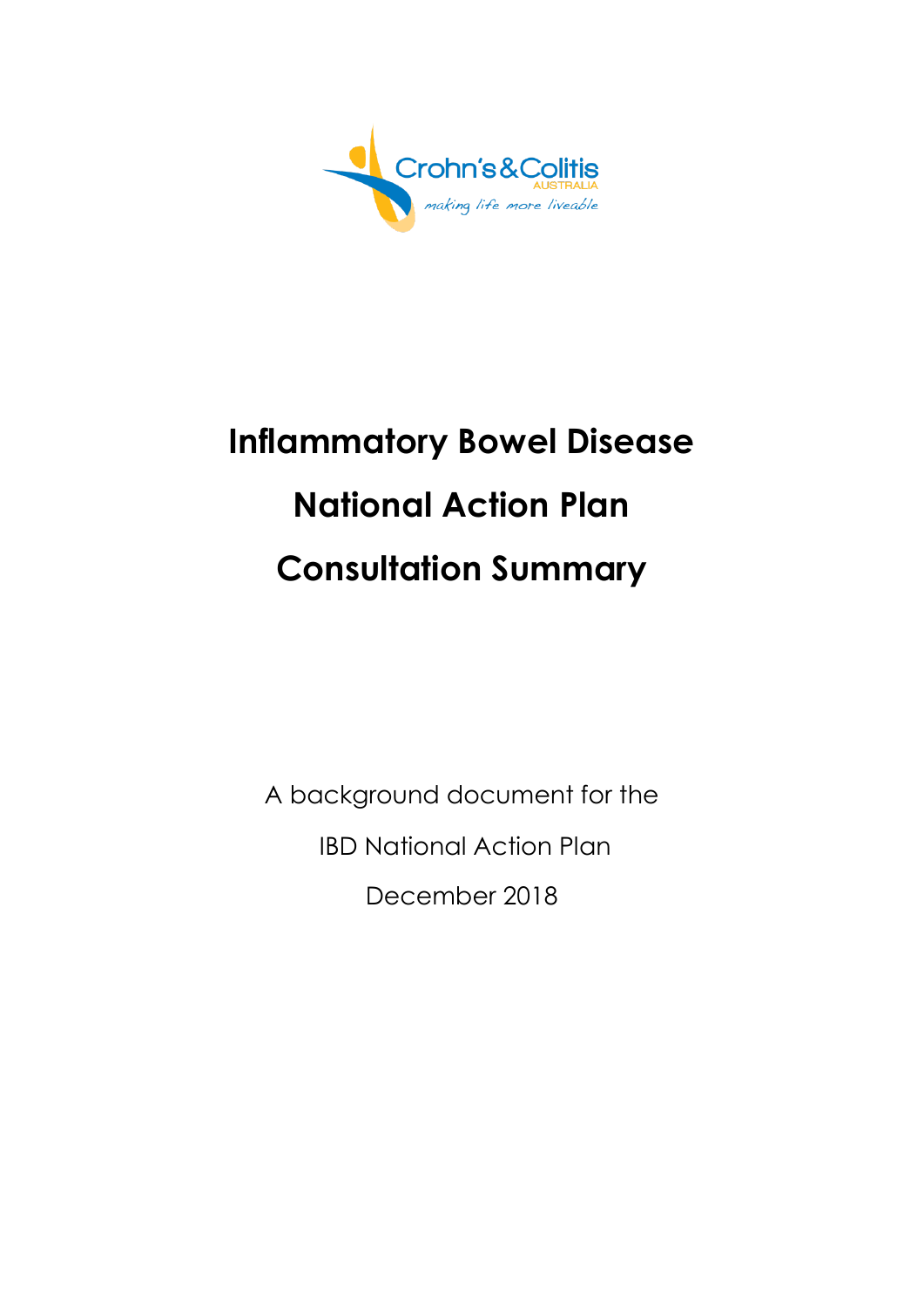Crohn's & Colitis Australia (CCA), in conjunction with the Australian Government Department of Health (the Department), undertook a range of consultation activities in 2018 to inform the development of a National Action Plan for people living with inflammatory bowel disease (IBD). A summary of the 2018 consultations is provided in this document and builds on the consultations undertaken prior to 2018 by both CCA and DH.

CCA is continuously gathering consumer and IBD stakeholder information through its activities and various media channels. The key additional consultations that were undertaken to inform IBD National Action Plan were:

- 1. National Roundtable Workshop in June 2018
- 2. Stocktake of Inflammatory Bowel Disease Healthcare Improvement Activities
- 3. Public and stakeholder comment on the draft IBD National Action Plan
- 4. Meetings of the multidisciplinary Scientific, Medical and Quality of Care Advisory Committee
- 5. Concurrent survey of IBD patient experience of health care

## **1. National Roundtable Workshop in June 2018**

The Department in partnership with CCA hosted an IBD Roundtable Workshop involving key industry and non-government stakeholders on 19 June 2018 at the Melbourne Airport precinct.

The purpose of the roundtable was to inform the development of a National IBD Action Plan. Previous work undertaken by CCA was presented to the roundtable to promote discussion and provide a starting point for an action list. Participants worked in four small groups to develop a list of priority actions to improve IBD care in Australia. A simplified weighting exercise was then used to rank the suggested actions.

#### **Priorities identified**

The roundtable identified more than 20 actions for inclusion in a National IBD Action Plan. There was not time for each group to rank each action; however groups were asked to start with the ones they expected to rank most highly. There were 12 actions, or groups of actions, that were ranked as the highest priority by participants. A full list of the actions identified is included in **Appendix 1.** The 12 priority actions identified were:

- 1. Increased access to specialist IBD nurses (action 23)
- 2. Increased funding for health hotlines for both patient and GP (action 14) and improved communication pathways for GPs to information/hotlines (action 8)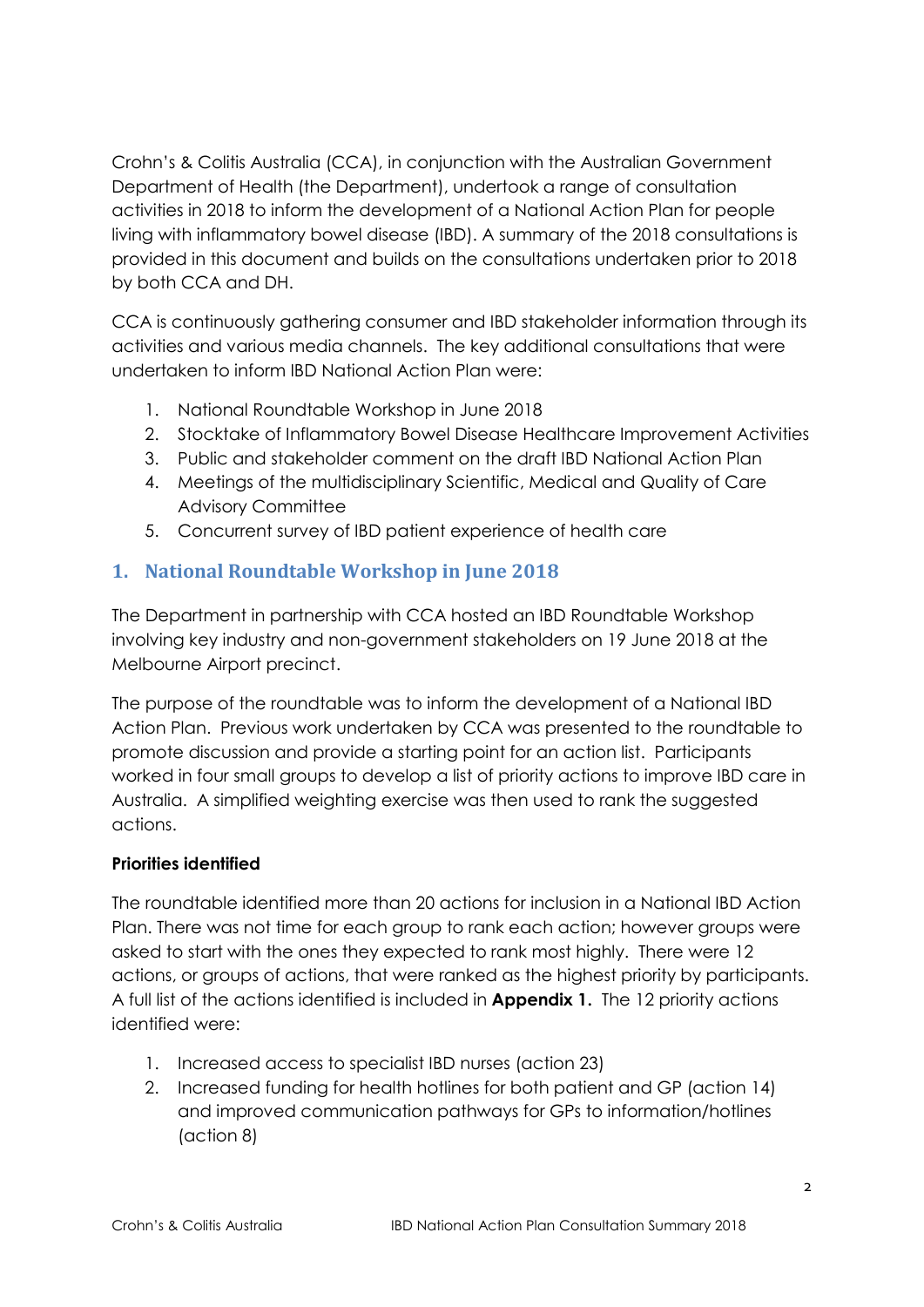- 3. Increased administrative resources to support case-workers in IBD clinics (action 16)
- 4. Greater access to allied health (action 17), including increasing the number of MBS funded visits for allied health (action 11); and improved credentialing and education across all areas of allied health (action 10)
- 5. Funding of therapeutic drug monitoring (action 3), including funding of faecal calprotectin testing (action 2)
- 6. Establish clearer GP referral guidelines and protocols (action 9)
- 7. Improved consumer knowledge (action 12)
- 8. Establish multi-disciplinary teams for IBD patients (action 18)
- 9. Improved credentialing and education across all areas of allied health (action 10)
- 10. Support for practice management software (action 1)
- 11. Increased investing, clinical trials and audit of paediatrics (action 4)
- 12. Explore the potential for effectiveness of medical home funds bundling. (action 7)

#### **Participation**

The following representatives participated in the roundtable:

| Dr George Alex                | Royal Children's Hospital Melbourne                   |
|-------------------------------|-------------------------------------------------------|
| Ms Cassandra Anslow           | Consumer                                              |
| Dr Ray Boyapati               | Gastroenterologist - Australian Inflammatory          |
|                               | <b>Bowel Disease Association, Gastroenterological</b> |
|                               | Society of Australia                                  |
| Ms Stephanie Buckton          | Gastroenterology Nurses College of Australia          |
| Ms Jan Donovan                | <b>Consumer Health Forum</b>                          |
| Dr Loretta Gya                | College of Nursing                                    |
| Dr Simon Knowles              | Australian Psychological Society                      |
| Mr Wayne Massuger             | Project Manager Crohn's & Colitis Australia           |
| Ms Jacinta McDonald           | Australian Government Department of Health            |
| A/Prof Antonina Mikocka-Walus | <b>Deakin University</b>                              |
| Dr Gregory Moore              | Board Director Crohn's & Colitis Australia            |
| Dr James Moore                | Colorectal Surgical Society Australia and New         |
|                               | <b>Zealand, Royal Australian College of Surgeons</b>  |
| Dr Reme Mountifield           | Gastroenterologist - Australian Inflammatory          |
|                               | <b>Bowel Disease Association, Gastroenterological</b> |
|                               | Society of Australia                                  |
| Ms Amy Page                   | Pharmaceutical Society of Australia                   |
| <b>Professor Paul Pavli</b>   | <b>Board Director Crohn's &amp; Colitis Australia</b> |
| Ms Liz Purcell                | Dietitians Association of Australia                   |
| A/Prof Leanne Raven           | CEO Crohn's & Colitis Australia                       |
| Ms Anita Reilly               | Consumer / Board Director Crohn's & Colitis           |
|                               | Australia                                             |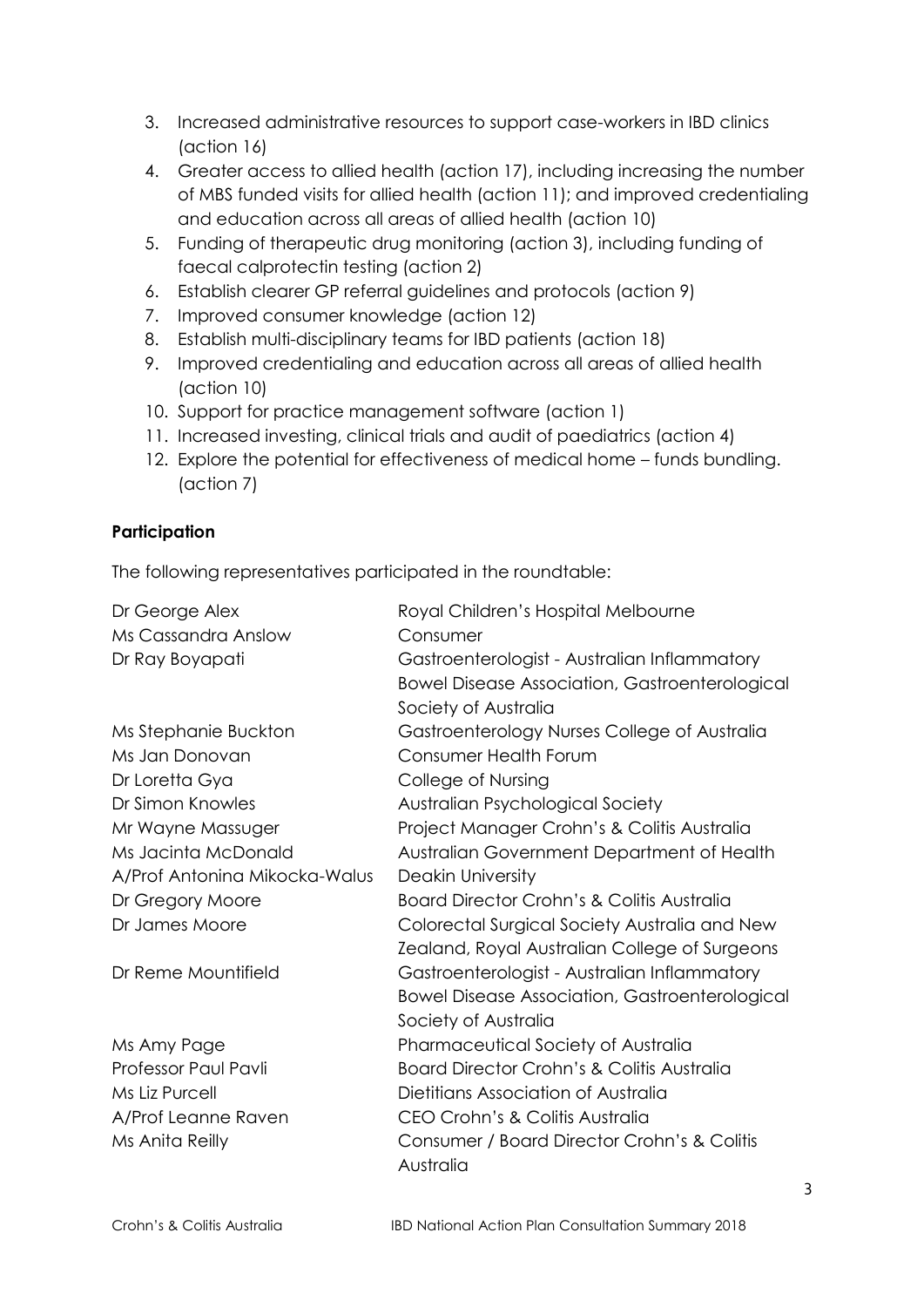Mr Sheridan Rodda The Society of Hospital Pharmacists of Australia Ms Nicole Rutter **National Public Health Association Melbourne** Dr David Scott Gastroenterologist (Regional) Ms Denise Sheard Chronic Illness Alliance Ms Merran Spargo Paediatric IBD Nurse, The Children's Hospital at Westmead Professor Nigel Stocks Royal Australian College of General Practitioners Mr Kevin Thompson Australian Government Department of Health Mr Hugh Whittaker Consumer

#### **Supporting information**

In developing the actions above, participants in the Roundtable worked in four groups to consider the issues and potential responses. The CCA background paper was used a reference by a number of groups. Discussion on IBD issues and possible responsive actions are summarised in **Appendix 2**

#### **2. Stocktake of IBD Healthcare Improvement Activities**

The Stocktake of IBD Healthcare Improvement Activities is provided as a detailed separate background document for IBD National Action Plan. It is important to note that in terms of consultation, important communication occurred in relation to both what is currently being provided and the gaps that exist in current service provision for IBD health care in Australia. Information was predominantly provided by health service providers. The survey collected information on 77 reported activities from 20 respondents. A further five respondents indicated that there were no improvement activities to report in their jurisdiction or site. Responses were not received from WA or ACT. Activities reported through the survey generally related to priority areas identified through the roundtable and are shown in full in the separate background document.

#### **3. Feedback on the draft IBD National Action Plan**

The draft version of the IBD National Action plan was made available on the CCA website in November 2018 for public comment and a process for feedback to CCA was established. Notification of the opportunity to review and provide feedback was made via email to thousands of stakeholders and people living with IBD, including health professional groups, governments, hospitals, general practitioners, and Primary Healthcare Networks. General notification was made through various social media channels.

CCA received more than 50 separate feedback issues which were considered by the Scientific, Medical and Quality of Care Committee and incorporated into the IBD National Action Plan as advised by the committee.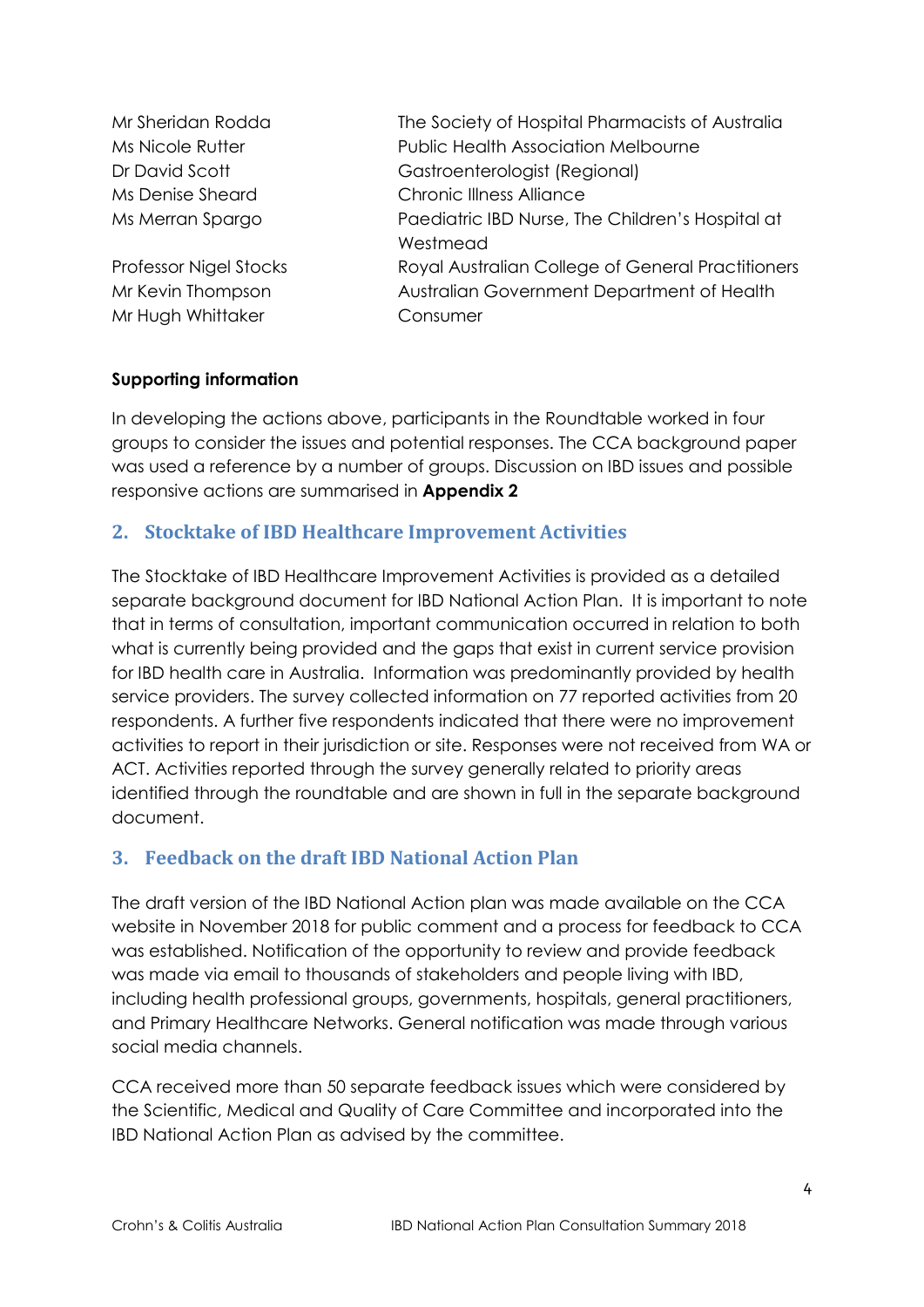Examples of feedback included:

- Lack of reference to rural and remote including involvement by rural generalist and internal medicine consultants
- There should be an emphasis as well on up-skilling community and general gastroenterologists
- Consider the 'hand-back' of routine monitoring to primary care to free up specialist resources for early intervention
- Including mention of the importance of timely, quality surgical care would be appropriate to reflect the importance of this in the management of IBD.
- Concern that there is no call for increased research funding i.e. given that IBD remains an incurable disease group only controlled in a subset of patients with significant side effects and its impact on quality of life
- Further work is needed to build the evidence base related to regional IBD prevalence, treatment and service needs in order to help better address these issues.
- Consider adding an action plan for implementation of pilot of IBD pharmacist roles in multidisciplinary teams
- Can you include an area on prevention? There may not be strong data in this area but there must be something - education of the general public about risk reduction/prevention in early childhood?
- We recommend that evaluation of the plan includes additional measures related to patient experience of care, patient reported outcomes and clinical outcomes. We further recommend the addition of health economic evaluations and process evaluation of how this plan is implemented.
- Add explanatory sentence about the difference between local and not local helplines
- Was an app (for iPhone etc.) considered in the consultations and feedback as part of the consumer knowledge gaps? I feel this would be really useful in self-management.
- Include more of a description of what you mean by a personal action plan and the difference between this and GP Medicare chronic disease plans.
- Add explanatory sentence about the difference between local and not local helplines
- In relation to the "Improvement of nutritional status (screening tool)" this desperately needs to be improved as a first line
- Various complimentary comments on the quality and readability of the plan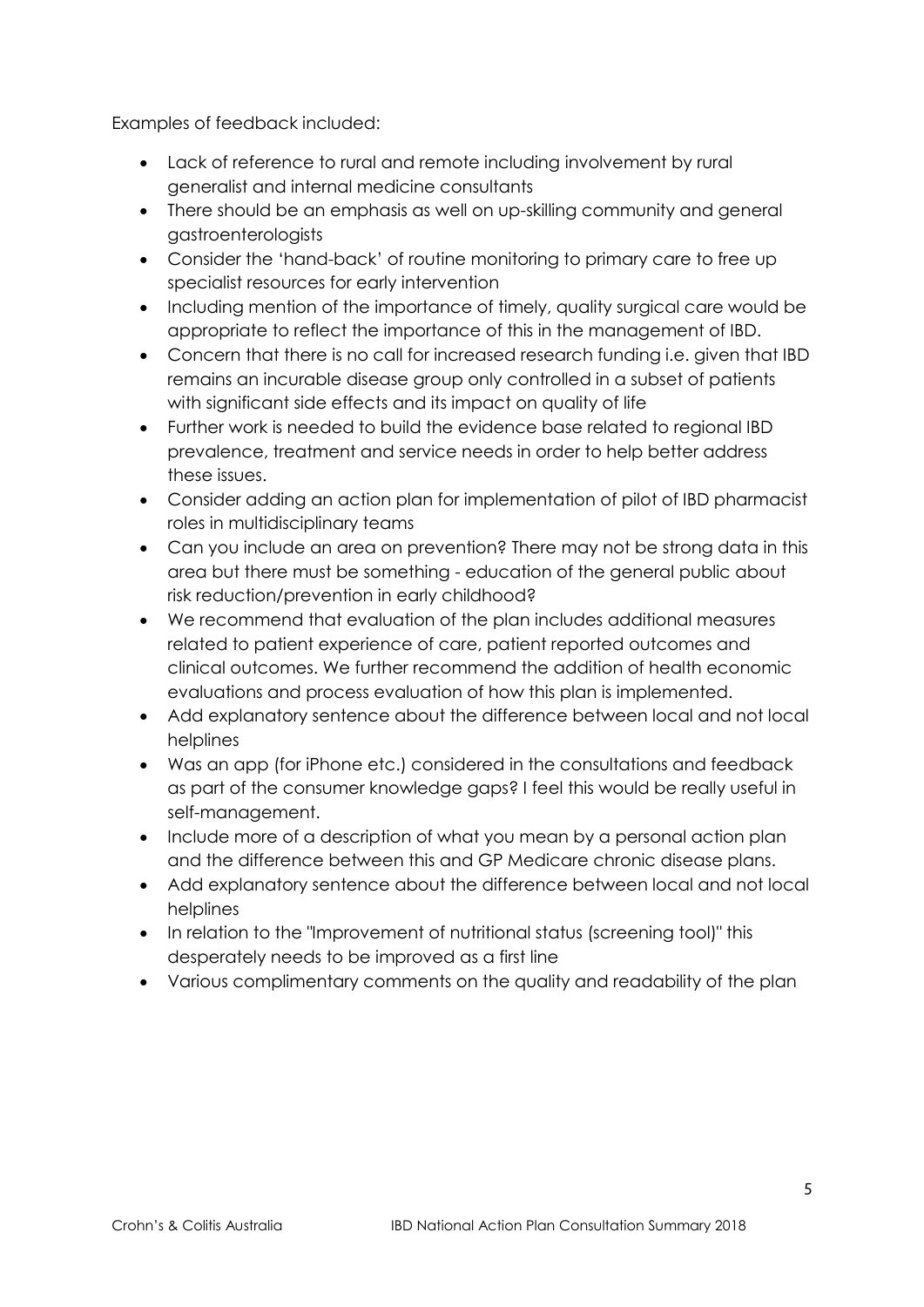## **4. Meetings of the multidisciplinary Scientific, Medical and Quality of Care Advisory Committee**

This committee is made up of a range of healthcare clinicians and academics such as nurses, gastroenterologists, dietitian, psychologist, paediatric gastroenterologist and researchers. The committee met by video conference several times throughout the year to consider the development of the IBD National Action plan and provide a range of different points of view on content and feedback received. In particular the committee adjusted the plan according to the feedback received in response to the draft plan circulated for public feedback.

### **5. Concurrent survey of IBD patient experience of health care**

In addition to the consultation activities described, CCA undertook a concurrent survey of the experience of health care for people living with IBD. The *My IBD Experience Research Report* describes the findings of this large scale survey (available at: [https://www.crohnsandcolitis.com.au/ibdqoc/\)](https://www.crohnsandcolitis.com.au/ibdqoc/). This research was undertaken by CCA in collaboration with Deakin University. Over 1000 people living with IBD responded to this survey providing data on the lived experience of IBD care. It informed the IBD National Action Plan with a substantial dataset of patient /consumer information including specific information on how to improve health care for people with IBD. The findings were consistent with many of the priority issues identified at the National Roundtable Workshop such as:

- The need for multidisciplinary care such as nurses, psychologists, dietitians and pharmacists
- Poor access to responsive care, plan of what to do if your condition deteriorates and helplines
- Lack of specialised knowledge about IBD among some healthcare professionals
- Differences in the quality of care delivered depending on the model of ongoing care and corresponding multidisciplinary resources.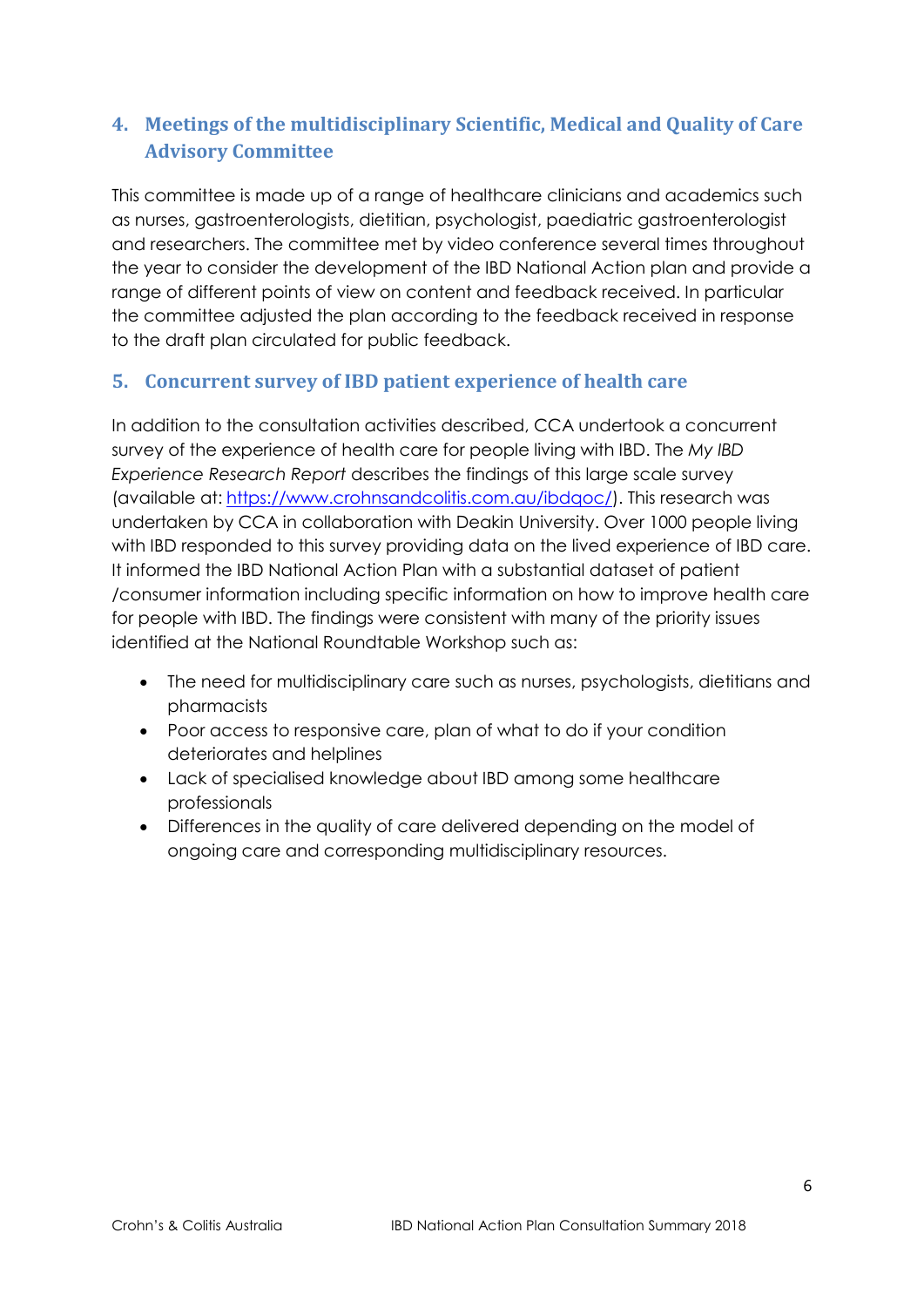## **Appendix 1 Full list of roundtable proposed actions**

| <b>Action</b> |                                                                                                         | <b>Additional comments or considerations</b><br>associated with implementation.                                                                                                                          |
|---------------|---------------------------------------------------------------------------------------------------------|----------------------------------------------------------------------------------------------------------------------------------------------------------------------------------------------------------|
| 1.            | Support for practice<br>management software                                                             | To be compatible with electronic health<br>record to monitor and provide surveillance<br>of tests, medication.                                                                                           |
| 2.            | MSAC funding of faecal<br>calprotectin testing                                                          | Should be combined with 3.<br>If funding is available and systems in place<br>this can be implemented easily.<br>GP guidance/restriction to prevent<br>inappropriate use.                                |
| 3.            | Funding of therapeutic drug<br>monitoring                                                               |                                                                                                                                                                                                          |
| 4.            | Increased investing, clinical<br>trials and audit of paediatrics                                        | The audits will be an easy place to start, but<br>clinical trials will take longer.                                                                                                                      |
| 5.            | Better access to expert advice                                                                          |                                                                                                                                                                                                          |
| 6.            | Address the challenges of<br>regional centre - hub and spoke<br>relationship?                           |                                                                                                                                                                                                          |
| 7.            | Explore the potential for<br>effectiveness of medical home<br>- funds bundling.                         | Can't just be in hospital.<br>Medical model will be different in the<br>Australian context to the USA example.                                                                                           |
| 8.            | Improve communication<br>pathways for GPs to<br>information/hotlines                                    |                                                                                                                                                                                                          |
| 9.            | Establish clearer GP referral<br>guidelines/protocols                                                   | Allow gastroenterologist, surgeon and ND to<br>do referrals.<br>Establish healthcare pathways                                                                                                            |
| 10.           | Improved credentialing and<br>education across all areas of<br>allied health                            | Train the allied health professional and<br>access will then improve (17)                                                                                                                                |
| 11.           | Increasing number of MBS<br>funded visits for allied health +<br>audit of Enhanced care Plan<br>take-up | Should be combined with 17.<br>Could be costly to implement.<br>Currently a lack of trained providers.<br>There is front-end loading, but nutrition falls<br>away.<br>Having specialist access to items. |
| 12.           | Improve consumer knowledge                                                                              | Nutrition<br>Psychological health                                                                                                                                                                        |
| 13.           | Promote clearer pathways to<br>responsive review for patient<br>both before and after diagnosis         |                                                                                                                                                                                                          |
| 14.           | Increased funding for health<br>hotlines for both patient and GP                                        | Connected with and part of the IBD nurses<br>role (23).<br>Ethnic groups                                                                                                                                 |
| 15.           | Establishing joint IBD and<br>pregnancy clinics                                                         |                                                                                                                                                                                                          |
| 16.           | Increase admin support case-<br>worker for IBD clinics                                                  | This should be seen as an integral part of an<br>IBD multi-disciplinary team in all hub centres.                                                                                                         |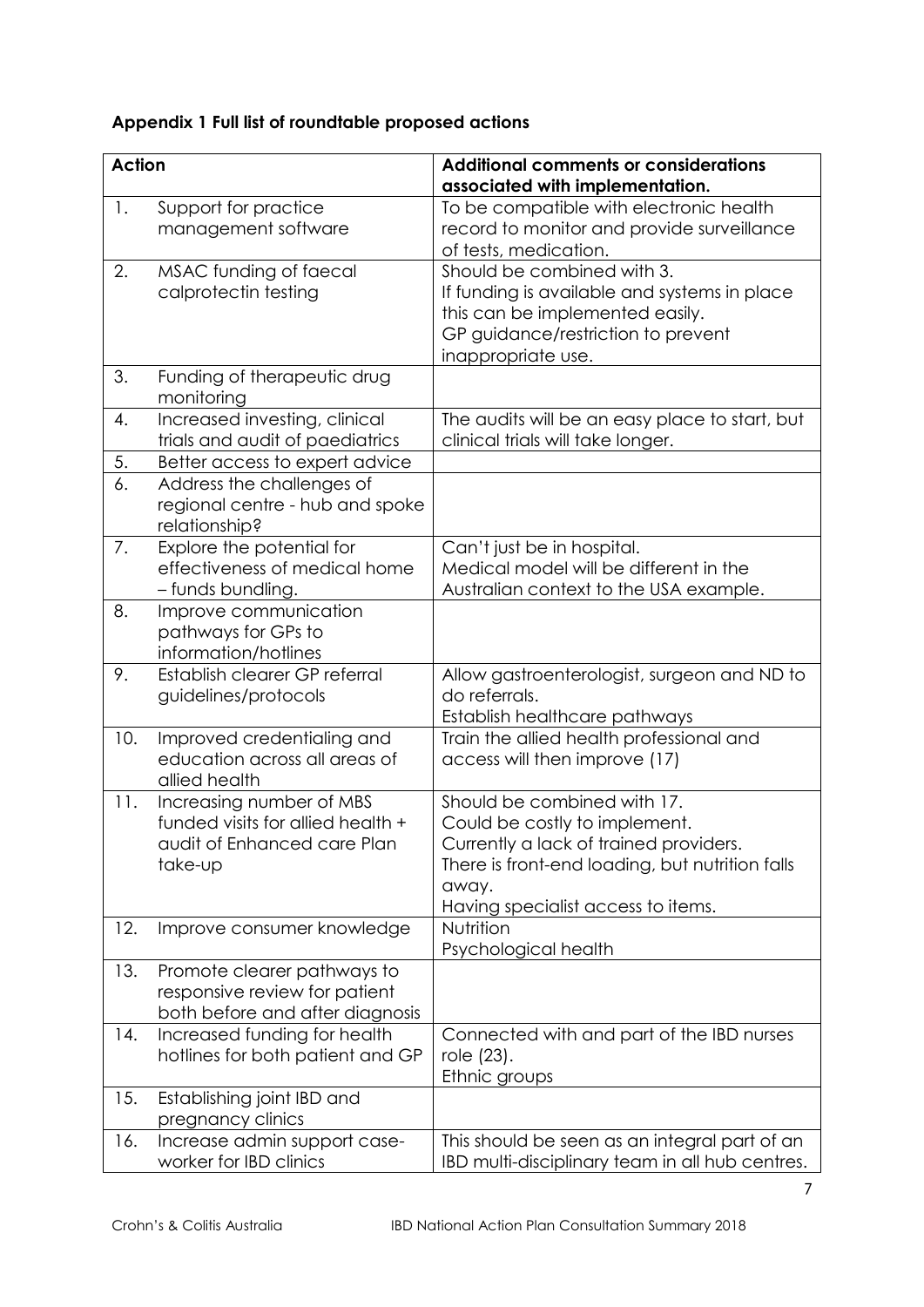| 17. | Greater access to allied health.                                                                                                        | Will be achieved by progressing better<br>training for allied health professionals<br>Connection with Centre of Advanced<br>Learning courses in partnership with Dietetics<br>Association of Australia.<br>Allied health model of care should provide<br>opportunities for extended scope of<br>practice.                                                                                                                                                                                                                                                                                     |
|-----|-----------------------------------------------------------------------------------------------------------------------------------------|-----------------------------------------------------------------------------------------------------------------------------------------------------------------------------------------------------------------------------------------------------------------------------------------------------------------------------------------------------------------------------------------------------------------------------------------------------------------------------------------------------------------------------------------------------------------------------------------------|
| 18. | Establish multidisciplinary teams<br>for IBD patients                                                                                   | Necessary for chronic and acute patients,<br>not stable and enable access when<br>necessary.<br>First step is to identify health care<br>professionals involved.<br>Fund allocation is important.<br>This should be achieved in cooperation with<br>increased administrative support for IBD<br>clinics (16) and operate through hubs rather<br>than everywhere.                                                                                                                                                                                                                              |
| 19. | Increase awareness by<br>community services of IBC<br>support groups                                                                    |                                                                                                                                                                                                                                                                                                                                                                                                                                                                                                                                                                                               |
| 20. | Increase connections for<br>specialist language and gender<br>requirements with appropriate<br>specialist and allied health<br>services |                                                                                                                                                                                                                                                                                                                                                                                                                                                                                                                                                                                               |
| 21. | Support for development of<br>stomal therapy services in<br>regional Australia                                                          |                                                                                                                                                                                                                                                                                                                                                                                                                                                                                                                                                                                               |
| 22. | CCA make clear statements<br>about the most appropriate<br>specialists to perform surgeries.                                            |                                                                                                                                                                                                                                                                                                                                                                                                                                                                                                                                                                                               |
| 23. | <b>IBD</b> nurses                                                                                                                       | Easy to implement if funding if available<br>Training in tandem with implementation will<br>shorten the timeframe.<br>Not just public hospitals. Need to be<br>broader, include community and Primary<br>healthcare networks.<br>Consider IBD nurses outreach.<br>Health hotline an important part of success<br>of IBD nurses.<br>Noting the demand for specialist nurses<br>across a range of chronic conditions, and<br>issues regarding general nurse supply, focus<br>may need to be broadened to 'chronic<br>condition nurses' to increase the viability of<br>this recommended action. |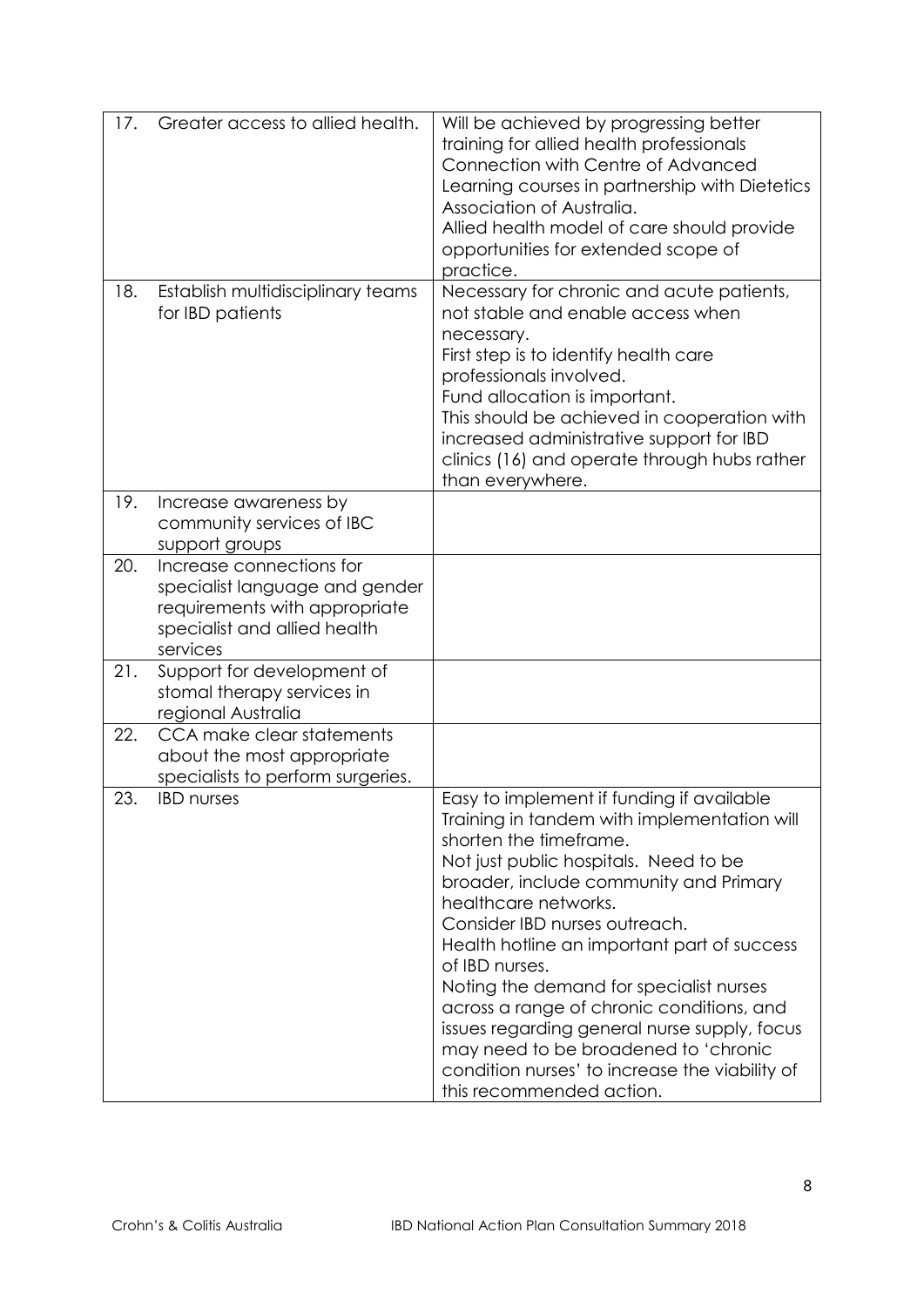| Appendix 2 IBD roundtable supporting information |  |
|--------------------------------------------------|--|
|                                                  |  |

| Table 1                                                                                                                                                                                                                                                                                                                                                                                                                                                                                                      | Table 2                                                                                                                                                                                                                                                                                                                                                                                                                                                                                         | Table 3                                                                                                                                                                                                                                                                                                                                                                                                                                                                                                                 | Table 4                                                                                                                                                                                                                                                                                                                                                                                                                                                                                                                                                                                                                             |
|--------------------------------------------------------------------------------------------------------------------------------------------------------------------------------------------------------------------------------------------------------------------------------------------------------------------------------------------------------------------------------------------------------------------------------------------------------------------------------------------------------------|-------------------------------------------------------------------------------------------------------------------------------------------------------------------------------------------------------------------------------------------------------------------------------------------------------------------------------------------------------------------------------------------------------------------------------------------------------------------------------------------------|-------------------------------------------------------------------------------------------------------------------------------------------------------------------------------------------------------------------------------------------------------------------------------------------------------------------------------------------------------------------------------------------------------------------------------------------------------------------------------------------------------------------------|-------------------------------------------------------------------------------------------------------------------------------------------------------------------------------------------------------------------------------------------------------------------------------------------------------------------------------------------------------------------------------------------------------------------------------------------------------------------------------------------------------------------------------------------------------------------------------------------------------------------------------------|
| <b>General Practice</b><br>Diagnosis-<br>$\circ$<br>questionnaires;<br>education, clinical<br>insights; FC; quick<br>referral<br>Ongoing - better<br>$\circ$<br>communication;<br>allied health<br>(specialist);<br>telehealth<br>Enhanced care<br>$\circ$<br>plans - need more<br>than 5 visits, but<br>from a<br>Government point<br>of view is it not<br>used?<br>Improved consumer<br>$\bullet$<br>knowledge<br>Nurses, nutrition (>50% are<br>$\bullet$<br>malnourished), need<br>specialised training, | Establish state-funded<br>$\bullet$<br>clinical networks<br>Healthcare homes - pilots<br>(20) being evaluated now<br>Chronic illness nursing<br>$\bullet$<br>Voluntary support groups<br>$\bullet$<br>GP healthline - ethnic<br>groups<br>Clinical pathways for IBD?<br>$\bullet$<br>Referrals for mental health<br>$\bullet$<br>services; access mental<br>health planning by gastro<br>specialists.<br>Telehealth is not<br>$\bullet$<br>necessarily the answer for<br>regional/rural support | Issue<br>Lack of communication<br>between appointments<br>leads to deterioration and<br>to hospital.<br>Outpatient booking<br>delays<br>Response<br>Go to point in health<br>service for testing of<br>faecal calprotectin<br><b>IBD Nurses</b><br>Admin support to allow<br>nurses to focus on care.<br>Nurse follow up e.g. bowel<br>Cancer follow up.<br>Hotline/helpline<br>GP review with support of<br>primary health network.<br><b>IBD</b> gastro specialised<br>support.<br><u>Issue</u><br>Disconnect between | <b>IBD Centre (11 on CCA</b><br>background paper)<br>Multidisciplinary clinics;<br>$\bullet$<br>shared care.<br>Databases (6&7 clinical &<br><u>registries)</u><br>Cross-sites clinical data<br>trial in SA and Qld.<br>Registries<br>$\bullet$<br>Need for cross-site,<br>$\bullet$<br>changing sites, national<br>Real time clinical<br>$\bullet$<br>databases for clinical<br>management<br>Continuity of care for<br>$\bullet$<br>transfer between sites.<br>Therapeutic drug monitoring<br>Funding required (\$100)<br>Titrate dose<br>$\bullet$<br>Integrate with telemonitor<br>$\bullet$<br>Hub & spoke - monitoring, trust |
| formal course and<br>incentives to specialise.                                                                                                                                                                                                                                                                                                                                                                                                                                                               |                                                                                                                                                                                                                                                                                                                                                                                                                                                                                                 | inpatient & primary carers<br>Response                                                                                                                                                                                                                                                                                                                                                                                                                                                                                  | Faecal calprotectin testing (8)<br>Triaging                                                                                                                                                                                                                                                                                                                                                                                                                                                                                                                                                                                         |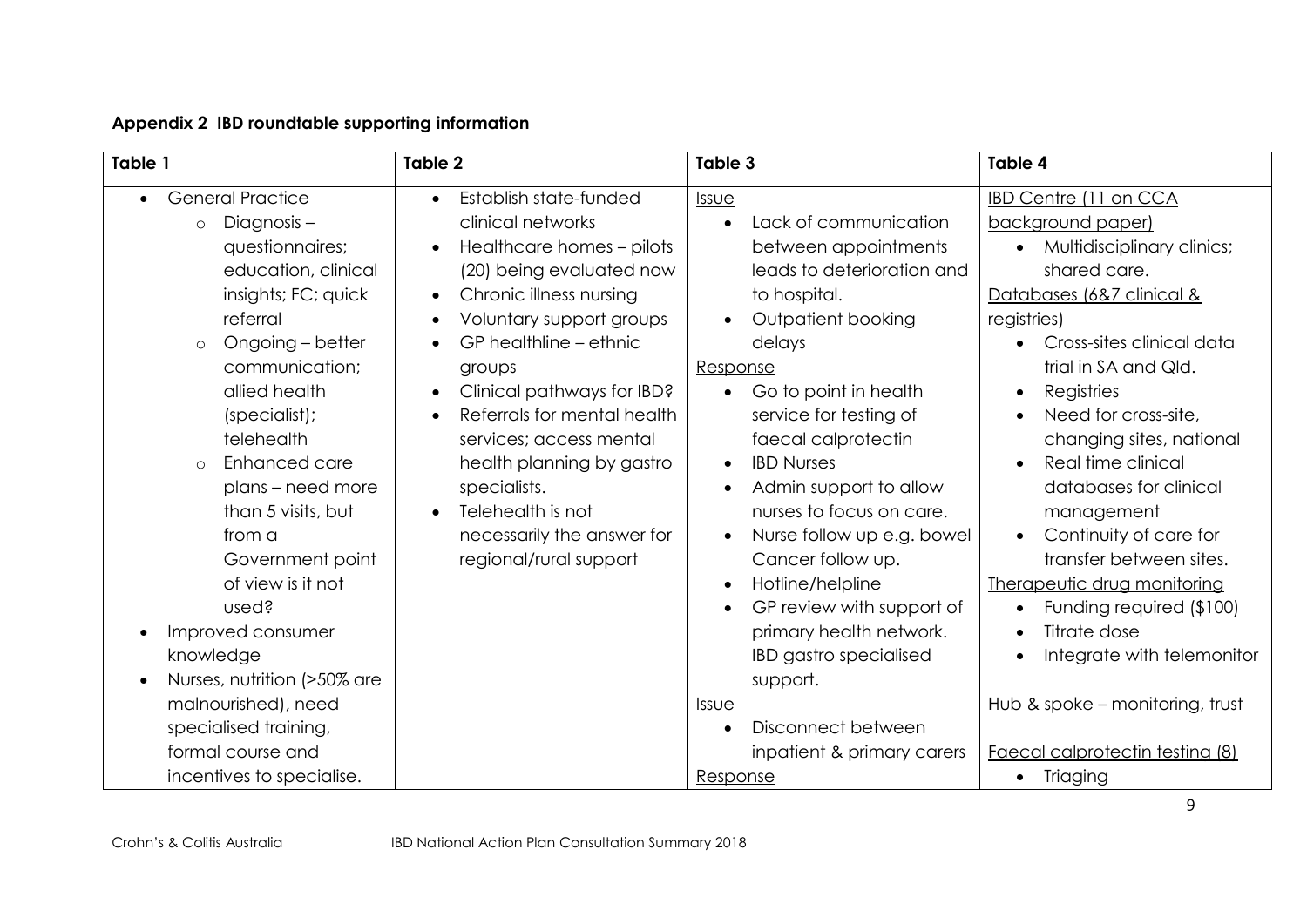| Psychological health          | Surveillance support            | Avoiding colonoscopies<br>$\bullet$  |
|-------------------------------|---------------------------------|--------------------------------------|
| Ongoing audit is a priority.  | software                        | MSAC submission -<br>$\bullet$       |
| Hub and spoke model           | Nurses provide OP hotline       | consumer advocacy                    |
| involving multi-disciplinary  | responses.                      | support                              |
| teams                         | <i><b>Issue</b></i>             | Diagnostic, monitoring,              |
| Agree it is a good<br>$\circ$ | Physician prescribed            | predictive                           |
| idea; interface with          | medication                      | Use post-op to consider<br>$\bullet$ |
| telehealth                    | Response                        | pharm avoid                          |
| Private/public<br>$\circ$     | • GP contact point for          | Funding<br>$\bullet$                 |
| interface can work,           | patient - need direct line      | Embed into IBD nurse-led             |
| e.g. Sunshine Coast           | to hospital managing            | clinic                               |
| Interested<br>$\circ$         | team                            | Rural and remote -<br>$\bullet$      |
| GPs/dieticians                | <b>Issue</b>                    | telehealth and                       |
| could also act as             | Delay to Diagnostic             | telemonitor.                         |
| liaisons.                     | colonoscopy in public - 6       |                                      |
| Pharmacy - Care is            | months waiting                  |                                      |
| increasing in complexity,     | Response                        |                                      |
| specialised, funding holds    | PBS faecal calprotectin         |                                      |
| in the same way as other      | testing as a diagnostic         |                                      |
| allied health.                | investigation to help           |                                      |
| Emergency care -              | manage colonoscopies.           |                                      |
| guidelines; awareness         | <u>Issue:</u>                   |                                      |
| raising of standards; audit   | Lack of coordinated             |                                      |
|                               | pregnancy care                  |                                      |
|                               | Response:                       |                                      |
|                               | Implement/coordinate            |                                      |
|                               | <b>IBD clinic and pregnancy</b> |                                      |
|                               | clinic; joint service.          |                                      |
|                               |                                 |                                      |